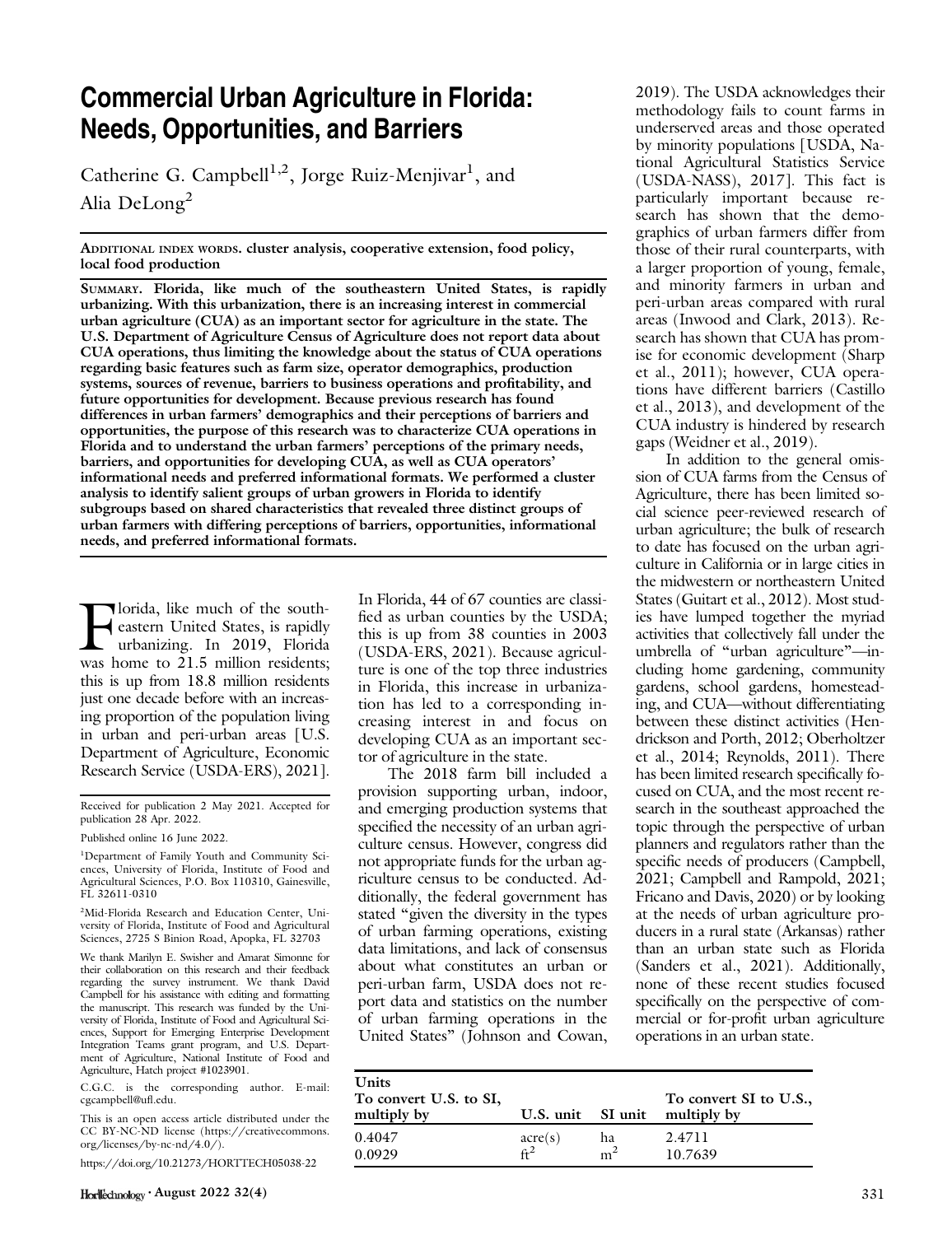Although previous research has focused on other geographic regions in the United States or has not focused specifically on CUA, there are some recurring themes in the primary barriers to urban agriculture activities and needs of urban farmers. Like many small farms, CUA operations struggle with profitability, financing, labor, business management, and access to land (Kaufman and Bailkey, 2000; Oberholtzer et al., 2014). Because CUA farms are operating in urban areas, they have barriers and needs that their rural counterparts do not, including barriers caused by land-use regulations, zoning, code enforcement, and conflicts with community members and neighbors (Hendrickson and Porth, 2012; Horst et al., 2017; Oberholtzer et al., 2014; Reynolds, 2011). With the exception of a recent white paper (Rangarajan and Riordan, 2019), previous research has failed to address future opportunities for CUA operations or developing CUA as opposed to merely looking at the needs and barriers to urban agriculture. This research aimed to address the gap in the literature regarding the current status of CUA in Florida, a rapidly urbanizing state in the southeastern United States and to identify CUA farmers' perceptions of barriers, opportunities, and needs for their operations.

#### Materials and methods

Based on a review of the literature and previous research focused on CUA conducted by the research team, a survey was developed to learn about Florida farmers' barriers to urban farming, their needs to support business viability and profitability, as well as their perceptions of future business opportunities, the usefulness of training topics, and their preferred informational formats. An expert panel of social scientists who conduct research addressing topics in food and agriculture reviewed the survey for face value and content validity. The research team revised the survey and conducted cognitive interviews of CUA farmers. Cognitive interviewing is a process used to identify and correct problems with survey questions by using a facilitator to collect verbal information from individuals in the target population to ensure that the questions are understood in the way the research team intends (Beatty and Willis, 2007). The cognitive interviews we conducted assessed the face value of the survey

questions and ensured that the questions were understood by CUA farmers in Florida.

The survey was distributed via a survey platform (Qualtrics, Provo, UT) to Florida farmers ( $n = 70$ ) who were suggested by a referral sample from extension agents and other urban farmers. The survey was also distributed by extension agents who work with urban farmers and by relevant listservs and industry group newsletters, including the Florida Sustainable Agriculture Research and Education, the Florida Nursery Growers and Landscape Association, and the Florida Black Farmers and Agriculturalists Association. Responses were collected in Summer 2021, with a total of 53 valid responses. Survey respondents were from all major metropolitan areas. The research conducted during this study was approved by University of Florida Institutional Review Board (study #IRB202000516).

Survey respondents were asked to select only their top three barriers and opportunities so that survey responses would reflect the most important barriers and opportunities of CUA operations. The training topics and formats were rated using a 5-point ordinal scale for two sets of bipolar descriptors  $(1 =$ not at all useful;  $5 =$  extremely useful). Real limits were set for the interpretation of responses:  $1.00$  to  $1.49$  = not at all useful;  $1.50$  to  $2.49$  = slightly useful; 2.50 to  $3.49$  = moderately useful; 3.50 to  $4.49$  = very useful; and 4.50 to  $5.00 =$  extremely useful. We collected basic demographic information about survey respondents and characteristics of their operations. We used statistical software (IBM SPSS Statistics for Windows version 26.0; IBM Corp., Armonk, NY) to calculate descriptive statistics.

We performed a cluster analysis to identify salient groups (or clusters) of urban growers in Florida. In the absence of class labels, clustering is a useful machine learning tool that allows for the identification of subgroups from a set of individuals (or subjects) based on shared characteristics or similar attributes, and members of a particular cluster are more like each other than members of other clusters (Huang, 1998; Xiao et al., 2019; Zafar and Swarupa Rani, 2021). Homogenous clusters were formed based on growers' demographic variables (i.e., age, sex, educational attainment, race, and farming experience),

farm attributes (i.e., farm size, years of operation, land ownership, and Florida's Greenbelt classification status), perceived barriers, opportunities, and sources of information. After eliminating missing data, the sample used for the cluster analysis was composed of 50 urban farmers in the state of Florida. The analysis was conducted using statistical software (R version 3.6.2; R Core Team, Dortmund, Germany). Specifically, we performed K-modes clustering of categorical data. The K-modes algorithm, first proposed by Huang (1997, 1998), partitions subjects (in this case, urban growers in Florida) into K groups (or clusters) in a way that the distance between subjects and the assigned cluster modes is minimized.

### Results and discussion

DEMOGRAPHICS AND FARM CHA-RACTERISTICS. As shown in Table 1, 20% of survey respondents were younger than 40 years, which the USDA qualifies as a young farmer. Nearly half (45%) of respondents were women farmers. Although racial minorities were represented, survey respondents were mostly white, which is reflective of statewide rural farmer demographics. Approximately 10% of CUA farmers reported being Hispanic or Latino. The CUA farmers responding to our survey were highly educated, with more than two-thirds (70%) having a bachelor's degree or higher education degree. More than half (53%) of survey respondents had  $\leq 10$  years of experience, which the USDA classifies as new and beginning farmers. The overwhelming majority of survey respondents had a leadership or decisionmaking role at the farm, with more than 92% being the farm owner, farm manager, or farm owner and manager.

The majority (68%) of the farms were for-profit, commercial enterprises. To be included in the survey, the farms needed to have some commercial component. Some CUA operations also have a nonprofit status, and a small proportion (23%) of our respondents indicated their operations primarily or partially operated with a nonprofit status. These nonprofits are typically urban farms with a social mission to increase food access in limited-resource communities. In terms of farm ownership by underrepresented groups, 42% of respondents represented womenowned farms, with a small proportion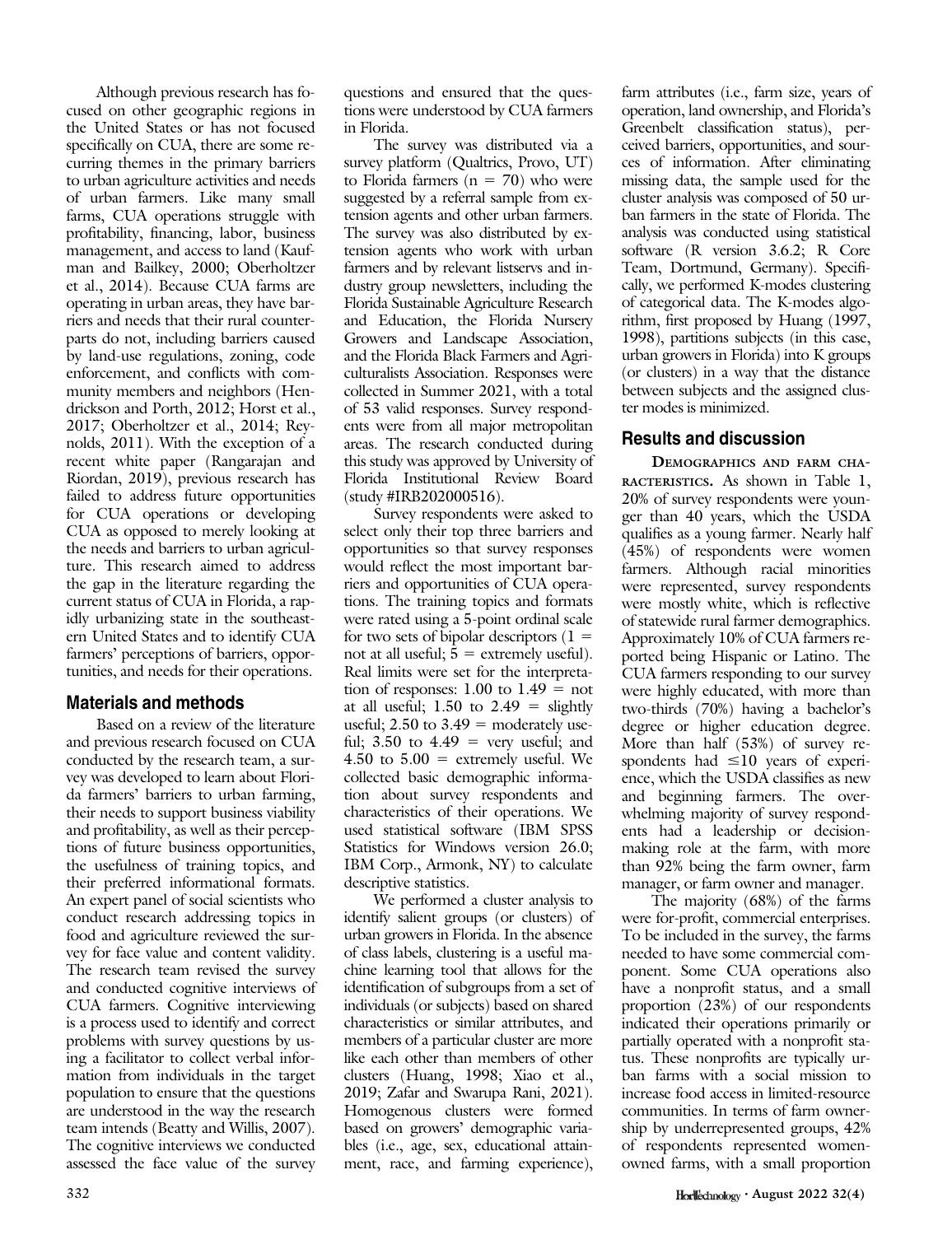| Table 1. Demographics and personal characteristics of commercial urban agricul- |  |
|---------------------------------------------------------------------------------|--|
| ture survey respondents in Florida ( $N = 53$ ).                                |  |

|                                                                       | Survey responses |      |
|-----------------------------------------------------------------------|------------------|------|
| Variable                                                              | (no.)            | (%)  |
| Farm role                                                             |                  |      |
| Owner and manager                                                     | 30               | 56.6 |
| Owner                                                                 | 16               | 30.2 |
| Manager                                                               | 3                | 5.7  |
| Employee                                                              | 2                | 3.8  |
| Volunteer                                                             | 2                | 3.8  |
| Experience (years)                                                    |                  |      |
| $1 - 2$                                                               | 8                | 15.1 |
| $3 - 5$                                                               | 13               | 24.5 |
| $6 - 10$                                                              | 7                | 13.2 |
| More than 10                                                          | 25               | 47.2 |
| Age (years)                                                           |                  |      |
| $20 - 29$                                                             | 4                | 7.5  |
| $30 - 39$                                                             | 7                | 13.2 |
| $40 - 49$                                                             | 14               | 26.4 |
| $50 - 59$                                                             | 11               | 20.8 |
| $60 - 69$                                                             | 13               | 24.5 |
| Older than 70                                                         | 3                | 5.7  |
| Sex                                                                   |                  |      |
| Female                                                                | 24               | 45.3 |
| Male                                                                  | 28               | 52.8 |
| Race                                                                  |                  |      |
| White                                                                 | 43               | 81.1 |
| American Indian or Alaska Native                                      | 4                | 7.5  |
| Asian                                                                 | $\overline{4}$   | 7.5  |
| Black or African American                                             | $\overline{c}$   | 3.8  |
| Hispanic or Latino                                                    |                  |      |
| <b>Yes</b>                                                            | 5                | 9.4  |
| No                                                                    | 47               | 88.7 |
| Highest level of education                                            |                  |      |
| High school diploma or test of general education development<br>(GED) | 1                | 1.9  |
| Some college, technical, or vocational training                       | 12               | 22.6 |
| Bachelor's degree                                                     | 25               | 47.2 |
| Master's degree or higher degree                                      | 12               | 22.6 |
| School major                                                          |                  |      |
| Engineering/computer science/mathematics                              | 2                | 3.8  |
| Health                                                                | 3                | 5.7  |
| Life/physical sciences (not including agriculture)                    | 3                | 5.7  |
| Vocational/technical                                                  | 4                | 7.5  |
| Education                                                             | 5                | 9.4  |
| Social/behavioral sciences                                            | 5                | 9.4  |
| Humanities                                                            | 6                | 11.3 |
| Other                                                                 | 7                | 13.2 |
| Business/management                                                   | 8                | 15.1 |
| Agricultural science/management                                       | 9                | 17.0 |
|                                                                       |                  |      |

of farms being veteran-owned or minority-owned (15% and 13%, respectively).

Survey respondents were asked whether their farm or an employee of the farm had specific certifications. Overall, very few farms had any formal certification, with the largest proportion being the Greenbelt agricultural tax status (23%), followed by the Food Safety Modernization Act certification (17%). Commercial agricultural producers in many areas of the Florida are legally required to enroll in the state's agricultural best management practices (BMP) program, a statewide program that protects water quality, and all commercial operations are encouraged to participate. However, during our survey of CUA producers, only 13% of farms indicated they were enrolled in the BMP program. Although it is not clear how many of our survey respondents are legally required to participate, this limited participation in the BMP program among CUA producers points to an important opportunity for outreach and enrollment of these commercial farms.

There was an almost even split between farms that had been in operation for  $\leq$ 4 years (45%) and those that had been in operation for  $\geq 5$  years (55%). CUA farms responding to our survey had very small amounts of land in production, with more than half (57%) farming less than 2 acres in production and 40% producing on  $\leq$ 1 acre. In comparison, the average size of a Florida farm is 246 acres (USDA-NASS, 2020).

The majority (72%) of survey respondents owned their land as opposed to having a written or verbal lease or another arrangement (Table 2). To assess the number and types of employees working at these farming operations, we asked how many full-time or parttime employees, volunteers, and interns the operations employed. Almost 90% of respondents indicated they had either no full-time employees or less than five full-time employees. Approximately half (49%) of farms had no part-time employees, and 42% indicated they had no more than five part-time employees. There was similarly little representation by unpaid employees (Table 3).

As has been found by previous research (Inwood and Clark, 2013), during our survey, the demographics of these CUA farmers differed from rural farmers because they had a larger proportion of female producers (45%), were younger, were highly educated, and had degrees in subjects that were primarily outside of agriculture. These CUA farmers are relatively new to farming, with approximately half of the farmers (53%) being new or beginning farmers. These CUA operations were relatively new, with approximately half of the farms (45%) operating for less than 5 years. The newness of the farms may explain why very few of the farms have certifications, such as the Food Safety Modernization Act certification (17%) or USDA Certified Organic (8%).

The most common production method and system used on farms was in-ground (77%), followed by raised beds (34%), containers or pots (32%), and high tunnels (30%). Farmers selected all production methods they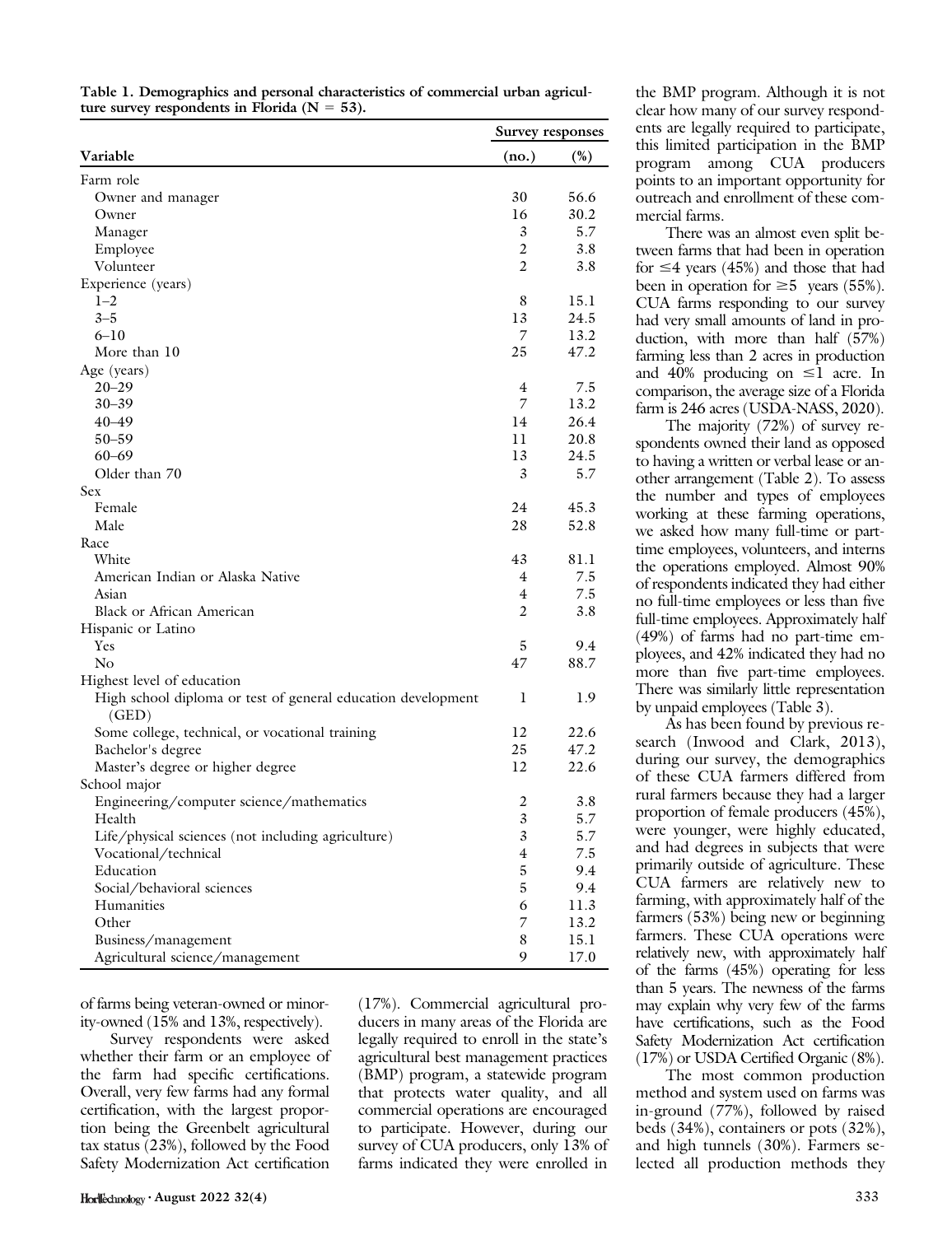|                          | Table 2. Farm characteristics of commercial urban agriculture survey respondents |  |  |  |
|--------------------------|----------------------------------------------------------------------------------|--|--|--|
| in Florida ( $N = 53$ ). |                                                                                  |  |  |  |

|                                                    |                | Survey responses |
|----------------------------------------------------|----------------|------------------|
| Variable                                           | (no.)          | (%)              |
| Operation type                                     |                |                  |
| For-profit                                         | 36             | 67.9             |
| Nonprofit                                          | 12             | 22.6             |
| Women-owned                                        | 22             | 41.5             |
| Veteran-owned                                      | 8              | 15.1             |
| Minority-owned                                     | 7              | 13.2             |
| Farm or employee certifications                    |                |                  |
| Greenbelt/agricultural exemption tax status        | 12             | 22.6             |
| Food Safety Modernization Act certification        | 9              | 17.0             |
| Good Agricultural Practices                        | 7              | 13.2             |
| Private pesticide applicator certification         | 7              | 13.2             |
| Enrolled in Florida Department of Agriculture Best | 7              | 13.2             |
| Management Practices program                       |                |                  |
| USDA certified organic                             | 7              | 7.5              |
| Good Handling Practices certification              | $\overline{2}$ | 3.8              |
| Certified naturally grown                          | $\overline{c}$ | 3.8              |
| Operation time (years)                             |                |                  |
| Less than 1                                        | 4              | 7.5              |
| $1 - 2$                                            | 14             | 26.4             |
| $3 - 4$                                            | 6              | 11.3             |
| $\geq 5$                                           | 29             | 54.7             |
| Land in production <sup>z</sup>                    |                |                  |
| Less than $500 \text{ ft}^2$                       | 5              | 9.4              |
| Between 500 and 1000 $\text{ft}^2$                 | 3              | 5.7              |
| Between $1000 \text{ ft}^2$ and 1 acre             | 13             | 24.5             |
| Between 1 and 2 acres                              | 9              | 17.0             |
| Between 2 and 10 acres                             | 12             | 22.6             |
| More than 10 acres                                 | 9              | 17.0             |
| I do not know                                      | 1              | 1.9              |
| Property access                                    |                |                  |
| Own property                                       | 38             | 71.7             |
| Written lease                                      | 10             | 18.9             |
| Other                                              | 3              | 5.7              |
| Nonlease agreement with property owner             | $\overline{2}$ | 3.8              |

<sup>z</sup>1 ft<sup>2</sup> = 0.0929 m<sup>2</sup>, 1 acre = 0.4047 ha.

used, and it is important to note that the answer choices were not mutually exclusive (Table 4). Farmers were asked to indicate all the crops or services that generated revenue for their farm in 2020. The most common revenue source for CUA farmers in Florida was vegetables (64%), followed by herbs and spices  $(43%)$  and fruit  $(42%)$  (Table 5). Survey respondents were also asked to indicate their top three market outlets by value of sales. Nearly half (43%) of farmers surveyed sell at farmers markets as one of their top three market outlets. Other top outlets were on-farm sales such as a stand, store, or u-pick (36%), online (23%), community-supported agriculture (CSA) (21%), and wholesale

(21%). The focus of the CUA farms on direct-to-consumer market channels makes sense because of their proximity to consumers (Table 6).

Because controlled environment production is often associated with CUA, we anticipated a greater proportion of survey respondents who reported growing in greenhouses or indoors. An overwhelming majority were growing in-ground (77%), and all but two farms that grew in a greenhouse also grew in-ground. Most survey respondents indicated they were using two or more production systems—only 15 of 53 farms were using just one system, and 11 of those farms were growing in-ground. The diversity of production systems on CUA farms highlights the fact that despite the assumption that CUA is a commonly controlled environment production, CUA in Florida is characterized by a diversity of production systems and methods, and the majority of CUA farms perform in-ground and outdoor farming.

SURVEY RESPONDENTS' BARRIERS TO FARM OPERATIONS AND PROFITABILITY. Farmers were asked to select the top three barriers faced by their farms (Table 7). Labor was selected as one of the top three barriers by the most survey respondents. One potential reason for this is that the survey was conducted in mid-2021, when the United States was experiencing a labor shortage. Another reason for this may be the diversity of activities occurring on these small, diversified CUA farms. The variety of production systems, crops, and market channels may make it difficult to find people who have the unique set of skills the farms need. Additionally, some of the technologically advanced CUA operations may need employees with advanced degrees to perform specialized tasks.

Two financial barriers—access to capital and profitability—were the second

Table 3. Number of farms with employees by employment type and number of employees based on a survey of commercial urban farms in Florida ( $N = 53$ ).

|                 |           |      |       |           | Survey respondents |           |       |        |
|-----------------|-----------|------|-------|-----------|--------------------|-----------|-------|--------|
|                 | Full-time |      |       | Part-time |                    | Volunteer |       | Intern |
| Employees (no.) | (no.)     | (%)  | (no.) | (%)       | (no.)              | $(\%)$    | (no.) | $(\%)$ |
| None            | 23        | 43.4 | 26    | 49.1      | 23                 | 43.4      | 36    | 67.9   |
| $1 - 5$         | 24        | 45.3 | 23    | 43.4      | 22                 | 41.5      | 14    | 26.4   |
| $6 - 10$        | 4         | 7.5  |       | 1.9       | 4                  | 7.5       |       | 1.9    |
| $\geq$ 11       |           | 3.8  |       | 5.7       |                    | 7.5       |       | 3.8    |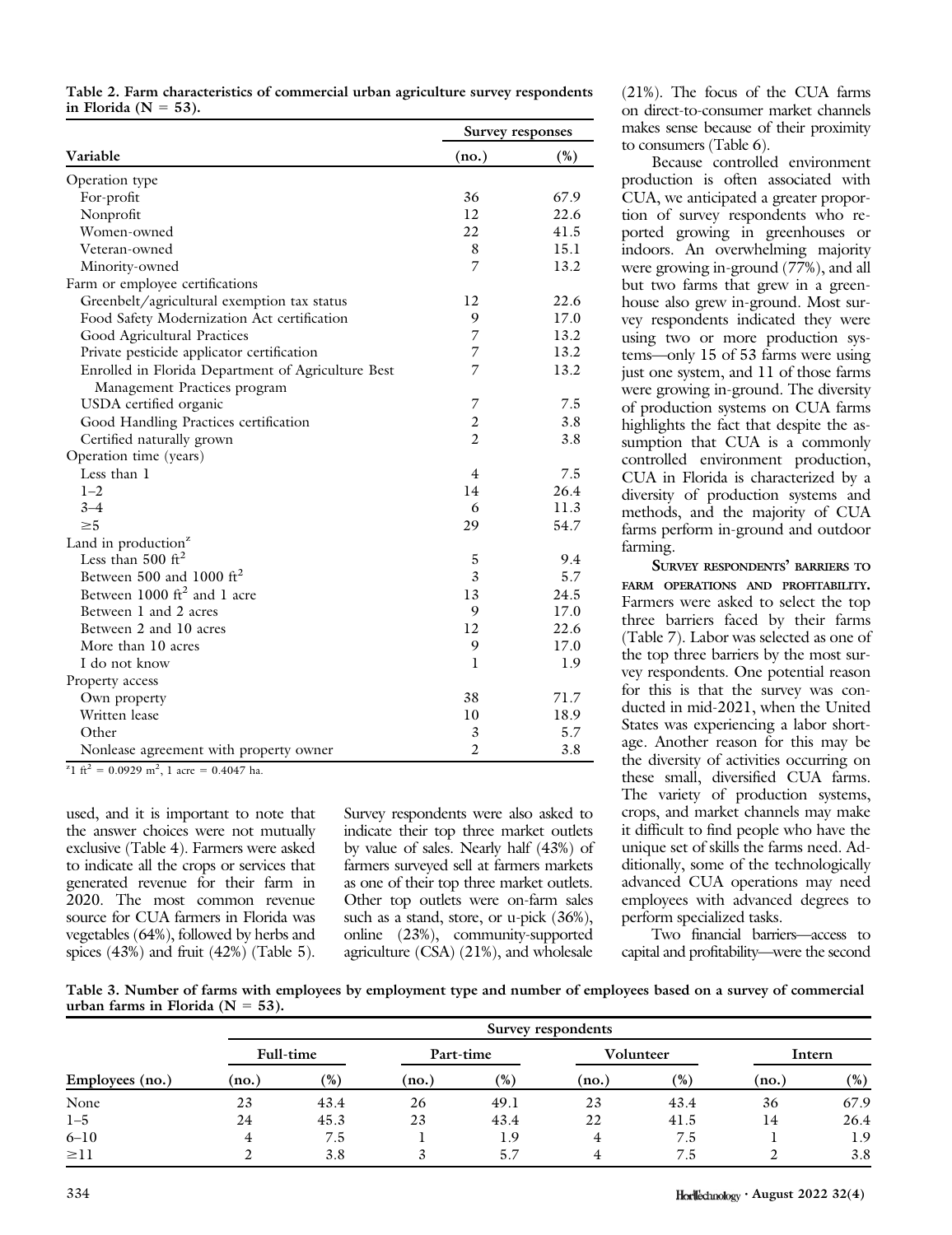Table 4. Production methods used by commercial urban agriculture operations in Florida ( $N = 53$ ).

|                                                              | Survey respondents |      |
|--------------------------------------------------------------|--------------------|------|
| Production method                                            | (no.)              | (%)  |
| Growing in-ground in beds, rows, or fields                   | 41                 | 77.4 |
| Raised beds/garden boxes                                     | 18                 | 34.0 |
| Containers or pots                                           | 17                 | 32.1 |
| High tunnel/hoop house (removable flexible plastic walls)    | 16                 | 30.2 |
| Greenhouse (permanent rigid walls)                           | 10                 | 18.9 |
| Hydroponic                                                   | 8                  | 15.1 |
| Indoor (a building other than greenhouses, high tunnels, and | 6                  | 11.3 |
| hoop houses)                                                 |                    |      |
| Aquaponic                                                    |                    | 19   |

and third most selected barriers in the survey. The inaccessibility of capital for CUA farms may be rooted in the fact that they are ineligible to apply for grants or loans available to their rural counterparts. As was anticipated by the review of literature, barriers from laws and regulations were also a common barrier for CUA farms in Florida. Zoning sometimes explicitly precludes urban agriculture; however, it often does not address agricultural activities. Land access is a barrier because of decreasing land availability caused by commercial and residential development. Additionally, competition from land developers drives up land prices, and urban high-density zoning supports housing development over agricultural use.

OPPORTUNITIES FOR BUSINESS DEVELOPMENT AND EXPANSION. Farmers were asked to select from a list of what they view as the top three opportunities to increase revenue or expand their farm or organization during the next 3 years (Table 8). The opportunities selected as among the top three most promising by respondents were

spread across categories. Only two opportunities were selected by  $\geq 30\%$  of survey respondents: value-added products and agritourism. Value-adding by processing can increase revenue, provide more variety for consumers, and reduce waste (Pfeiffer et al., 2015). These benefits are especially important for small-scale CUA farmers who are seeking to increase revenue in the limited space they have available. Agritourism is attractive to CUA farms because they can take advantage of their proximity to customers and potential farm visitors, and they are able to add agritourism to their operation without the up-front cost or added effort that adopting new crops requires. There was an almost even split of respondents indicating new fruit crops, new vegetable crops, online sales, and offering training or workshops, with 25% to 28% indicating one of those four opportunities were among their top three. New crops can be a way for CUA farms to differentiate themselves in the market, attract new customers, and contribute to the financial sustainability of their farms.

Table 5. Sources of revenue for commercial urban agriculture survey respondents in Florida ( $N = 53$ ).

|                                                     | Survey respondents |      |
|-----------------------------------------------------|--------------------|------|
| Source of income                                    | (no.)              | (%)  |
| Vegetables                                          | 34                 | 64.2 |
| Herbs and spices                                    | 23                 | 43.4 |
| Fruit (including berries, melons, and tree fruits)  | 22                 | 41.5 |
| Cut flowers, ornamentals and other nonedible plants | 17                 | 32.1 |
| Animal products (such as eggs or dairy)             | 13                 | 24.5 |
| Value-added products (jams, preserves, soaps, etc.) | 13                 | 24.5 |
| <b>Educational services</b>                         | 10                 | 18.9 |
| Agritourism services (farm tours and events)        | 9                  | 17   |
| Animals                                             | 5                  | 9.4  |
| Mushrooms                                           | $\mathfrak{D}$     | 3.8  |

very useful (Table 9). With mean scores of  $\geq 4$  (1 = not at all useful;  $5 =$  extremely useful), the most useful topics were new crops and products, new technology and production methods, and marketing and sales. Using the same scale, respondents rated sources of information based on usefulness. All sources of information and training formats were considered moderately or very useful (Table 10).

> followed by extension agents. Training and educational materials for CUA producers should focus on various aspects of financial sustainability because farms indicated they had several financial barriers, including access to capital, profitability, sales and marketing, and business management. These operations and operators are newcomers; therefore, many of these farmers are struggling to find sources of information appropriate to their operations and support from farmers like them. This explains why all the information and training topics had mean scores of very useful, and why "fellow growers" was the top-rated source of information, with the top four sources of information being people or in-person events. It is notable that consultants and salespersons were rated as the least useful source of information for CUA operations because large-scale rural growers often rely on consultants and salespersons as a key source of information.

> The sources of information considered most useful were fellow growers,

> Online sales can make purchases easy for consumers, require little overhead, and build an additional revenue stream for farms. In addition, as consumers increasingly prefer and expect convenience, online sales and delivery are a good opportunity for CUA farms to compete with other food delivery options in an increasingly crowded urban market. Because of the proximity of CUA to consumers, it makes sense that agritourism, online ordering, and home delivery were identified as key

> SURVEY RESPONDENTS' TRAINING AND INFORMATION PREFERENCES. We asked about the usefulness of training topics and the usefulness of potential sources of information or training formats. All topics were considered to be

opportunities for CUA farms.

CLUSTER ANALYSIS RESULTS. Based on the elbow method (Yuan and Yang, 2019), we identified three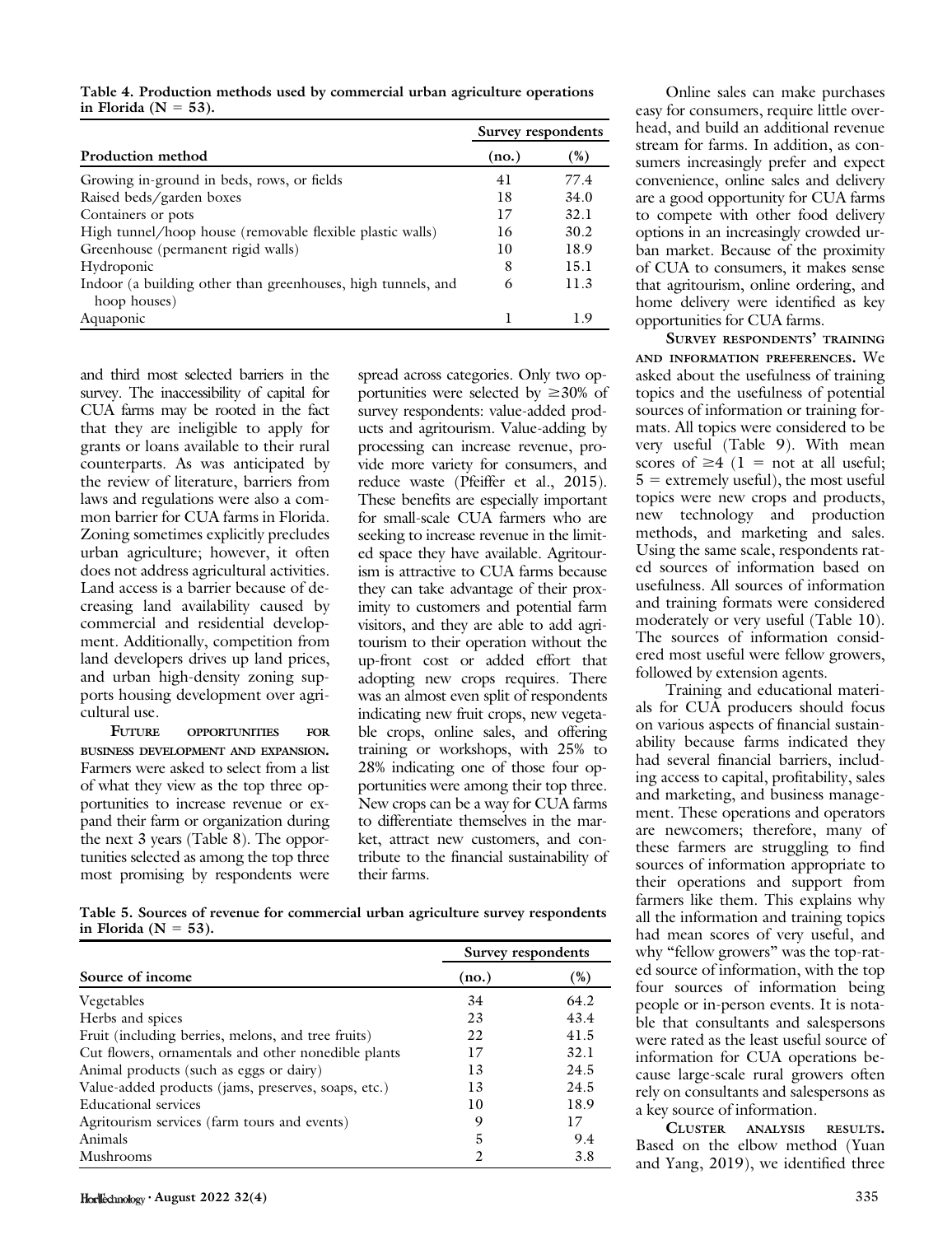Table 6. Top three market outlets where commercial urban agriculture survey respondents in Florida sell their products ( $N = 53$ ).

|                                                                  | Survey respondents |      |
|------------------------------------------------------------------|--------------------|------|
| Market outlet                                                    | (no.)              | (%)  |
| Farmers' markets                                                 | 23                 | 43.4 |
| On-farm sales (u-pick, store, or farm<br>stand)                  | 19                 | 35.8 |
| Online marketplaces                                              | 12                 | 22.6 |
| Community-supported agriculture                                  | 11                 | 20.8 |
| Wholesale                                                        | 11                 | 20.8 |
| Restaurants or caterers                                          | 10                 | 18.9 |
| Grocery or other retail stores (direct)<br>sales, not wholesale) | 9                  | 17.0 |
| Cooperatives                                                     | 4                  | 7.5  |
| Food hubs                                                        | 3                  | 5.7  |
| Institution                                                      | $\overline{2}$     | 3.8  |

Table 7. Top three barriers to farm operations and business expansion for commercial urban agriculture survey respondents ( $N = 53$ ).

|                                                                | Survey respondents |        |
|----------------------------------------------------------------|--------------------|--------|
| <b>Barrier</b>                                                 | (no.)              | $(\%)$ |
| Labor                                                          | 21                 | 39.6   |
| Access to capital                                              | 18                 | 34.0   |
| Profitability                                                  | 15                 | 28.3   |
| Laws/regulations                                               | 15                 | 28.3   |
| Pest management                                                | 14                 | 26.4   |
| Sales/marketing                                                | 13                 | 24.5   |
| Business management                                            | 8                  | 15.1   |
| Crop management                                                | 7                  | 13.2   |
| Access to land                                                 | 7                  | 13.2   |
| Conflicts or lack of support from surrounding<br>community     | 6                  | 11.3   |
| Lack of organization among/support from other<br>urban farmers | $\overline{4}$     | 7.5    |
| Food safety                                                    | 2                  | 3.8    |

Table 8. Commercial urban agriculture survey respondents' top three opportunities for increasing revenue or business expansion during the next 3 years  $(N = 53)$ .

|                                              | Survey respondents |      |
|----------------------------------------------|--------------------|------|
| Opportunity                                  | (no.)              | (%)  |
| Value-added products                         | 19                 | 35.8 |
| Agritourism (farm tours and events)          | 16                 | 30.2 |
| New fruit crops                              | 15                 | 28.3 |
| Online sales                                 | 15                 | 28.3 |
| Offering training or workshops               | 15                 | 28.3 |
| New vegetable crops                          | 13                 | 24.5 |
| Sales to restaurants                         | 10                 | 18.9 |
| Home delivery                                | 9                  | 17.0 |
| New animal products                          | 3                  | 5.7  |
| Institutional sales (such as farm-to-school) | 3                  | 5.7  |
| None (we do not want to expand)              | 3                  | 5.7  |

homogenous clusters. Table 11 presents the demographic characteristics of urban growers and farm attributes by cluster and the total sample. The first cluster ( $n = 17$ ), labeled "mainly" female growers" (cluster 1), mainly comprised female urban farmers in Florida. In cluster 1, most farmers were White and 50 years of age or older. In cluster 1, 76% of growers reported farm sizes ranging from  $1000 \text{ ft}^2$  to 10 acres, indicated being owners of the land where the farm was located, and received Florida's Greenbelt agricultural tax classification. In cluster 1, 53% of the growers reported having  $\leq 10$  years of farm experience, and close to 65% of farmers said their farms had been operating for more than 4 years. The second cluster  $(n = 19)$  was labeled "mainly male and experienced growers" (cluster 2). In cluster 2, 58% of urban farmers indicated being 50 years of age or older, and close to 90% were male and owners of agricultural land. More than 70% of the growers in this cluster had educational attainment of at least a college degree, were White, and had farmed for more than 10 years. In terms of farm attributes, most producers in cluster 2 indicated having farms of more than 2 acres (68%), being in operation for more than 5 years (89%), and receiving the Greenbelt agricultural tax classification for their land (74%). Finally, we labeled cluster  $3$  (n = 14) as "younger, college-educated growers." In this cluster, most farmers were younger than 50 years old (93%), had educational levels of college degrees or higher education degrees (86%), and had  $\leq$ 10 years of farm experience (93%). Farmers in cluster 3 responded that they had farms that were between 1000 ft<sup>2</sup> and 1 acre (79%), and the majority had been in operation for less than 5 years.

Table 12 presents the perceived barriers, opportunities, and sources of information by cluster and for the entire sample. Most respondents in cluster 1 did not perceive barriers related to financial, labor, management, and production issues. Notably, 94% of growers in this cluster stated that they did not perceive social issues as barriers to the operation and sustainability of their urban farms. Farmers in cluster 1 primarily considered the production of new crops as potential business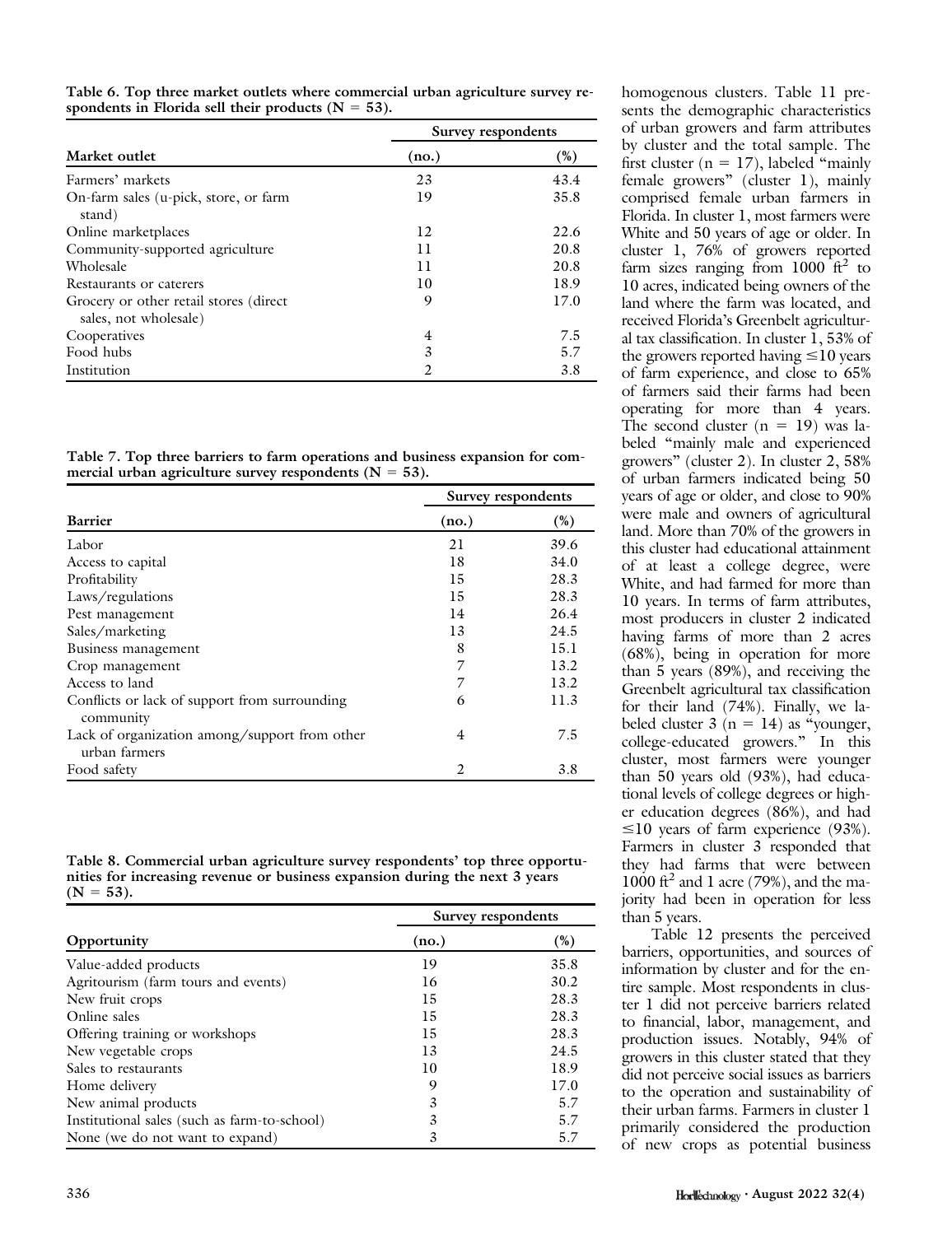|                                                                         | Perceived usefulness $(1-5 \text{ scale})^2$ |           |  |
|-------------------------------------------------------------------------|----------------------------------------------|-----------|--|
| Training topic                                                          | Mean                                         | <b>SD</b> |  |
| New crops and products                                                  | 4.09                                         | 0.883     |  |
| New technology and production methods                                   | 4.04                                         | 1.109     |  |
| Marketing and sales                                                     | 4.00                                         | 1.120     |  |
| Pest management                                                         | 3.98                                         | 1.163     |  |
| Supporting sustainability and environmental goals                       | 3.91                                         | 1.244     |  |
| Crop production                                                         | 3.90                                         | 1.053     |  |
| Farm finances (pricing, calculating cash flow,<br>record-keeping, etc.) | 3.85                                         | 1.321     |  |
| Fostering societal and health benefits                                  | 3.62                                         | 1.213     |  |
| Urban soil management (contamination,<br>amendments, etc.)              | 3.53                                         | 1.391     |  |
| Food safety certification                                               | 3.53                                         | 1.295     |  |

Table 9. Perceived usefulness of training topics for commercial urban agriculture survey respondents in Florida ( $N = 53$ ).

 $z_1$  = not at all useful; 5 = extremely useful.

opportunities for their enterprises. Regarding sources of information, more than 65% of growers indicated benefiting the most from information gathered from fellow farmers, extension agents, and crop consultants, as well as from online and printed resources. Conversely, 59% of farmers in this group reported that the information obtained through technical training and other informational events was not necessarily valuable. In cluster 2, most growers perceived financial issues (68% of respondents in the cluster), labor constraints (68%), and management and production challenges (55%) as the main barriers to their operations. In terms of opportunities, 63% of growers selected new market channels and 79% indicated alternative enterprises (e.g., agritourism). All urban growers in cluster 2

agreed that the information gathered through printed and online media and information received from other people (e.g., farmers, extension agents, consultants) were useful sources of information, and 90% agreed that technical training was a useful source of information when making decisions about their operations. Finally, growers in cluster 3 indicated that the most pressing challenges in the operations were financial barriers (71% of respondents in the cluster) and management and production issues (100% of growers in the cluster). Regarding the potential opportunities for business growth and expansion, new and valueadded products (64%), new market channels (64%), and alternative enterprises (79%) were selected by farmers in this cohort. In terms of source of information, growers in

Table 10. Commercial urban agriculture survey respondents' perceived usefulness of sources of information ( $N = 53$ ).

|                                                                           | Perceived usefulness $(1-5 \text{ scale})^z$ |           |
|---------------------------------------------------------------------------|----------------------------------------------|-----------|
| Source of information                                                     | Mean                                         | <b>SD</b> |
| Fellow growers                                                            | 4.40                                         | 0.884     |
| Extension agents                                                          | 4.13                                         | 0.921     |
| Field days, farm tours, and field demos                                   | 4.11                                         | 1.086     |
| Workshops/conferences                                                     | 4.04                                         | 1.037     |
| Online videos such as YouTube (Google LLC,<br>Mountain View, CA)          | 3.91                                         | 1.061     |
| Electronic resources that can be read online or<br>downloaded and printed | 3.91                                         | 1.148     |
| Websites                                                                  | 3.89                                         | 0.934     |
| Printed bulletins/fact sheets                                             | 3.58                                         | 1.336     |
| Social media, such Instagram (Meta, Menlo Park,<br>CA) or Facebook (Meta) | 3.45                                         | 1.309     |
| Consultant/salesperson                                                    | 3.21                                         | 1.215     |
| $z_1 = \text{not}$ of all useful: $z = \text{outramaly model}$            |                                              |           |

 $1 =$  not at all useful;  $5 =$  extremely useful.

cluster 3 indicated that useful information was obtained from technical training and informative events (93% of growers in this cluster), other farmers and consultants (86%), and printed and online resources (86%).

#### **Conclusions**

This needs assessment study was an important first step in understanding CUA farmers in Florida, their needs and barriers, and the opportunities they see for the future of CUA in Florida. The urban location of CUA farms provides both benefits and problems. It provides a unique opportunity to connect with customers and communities, and it makes it easier to provide home delivery or go to farmers markets near their clientele. However, that proximity makes it difficult to find or afford land to farm, and it creates numerous legal and regulatory hurdles for CUA operations that their rural counterparts do not have to address.

Because urban farms are not included in the USDA Census of Agriculture, the total number of urban farms in Florida is unknown. Unlike some other segments of the agricultural industry, such as nursery growers, cattleman, or citrus (Citrus sp.) growers, CUA farmers do not have an industry organization specifically focused on their operations and needs. Therefore, we used convenience sampling for the survey because CUA farmers are a hard-to-reach population. This sampling method prevents the possibility of calculating a response rate and ensuring that our sample was representative. Although this sampling method limits the generalizability of our study, this research provides an initial picture of who Florida's CUA farmers are, characteristics of CUA operations, and the types of support they need. The cluster analysis showed that urban farmers are not a monolith—they differ in demographic characteristics, perceptions of barriers and opportunities, and informational needs and preferred sources of information.

These findings highlight ways that local governments can support urban farmers in their jurisdictions. In particular, by understanding the sizes and types of activities that occur on CUA farms, local governments can more effectively craft local land-use policies and codes of ordinances to support urban food production. For example, a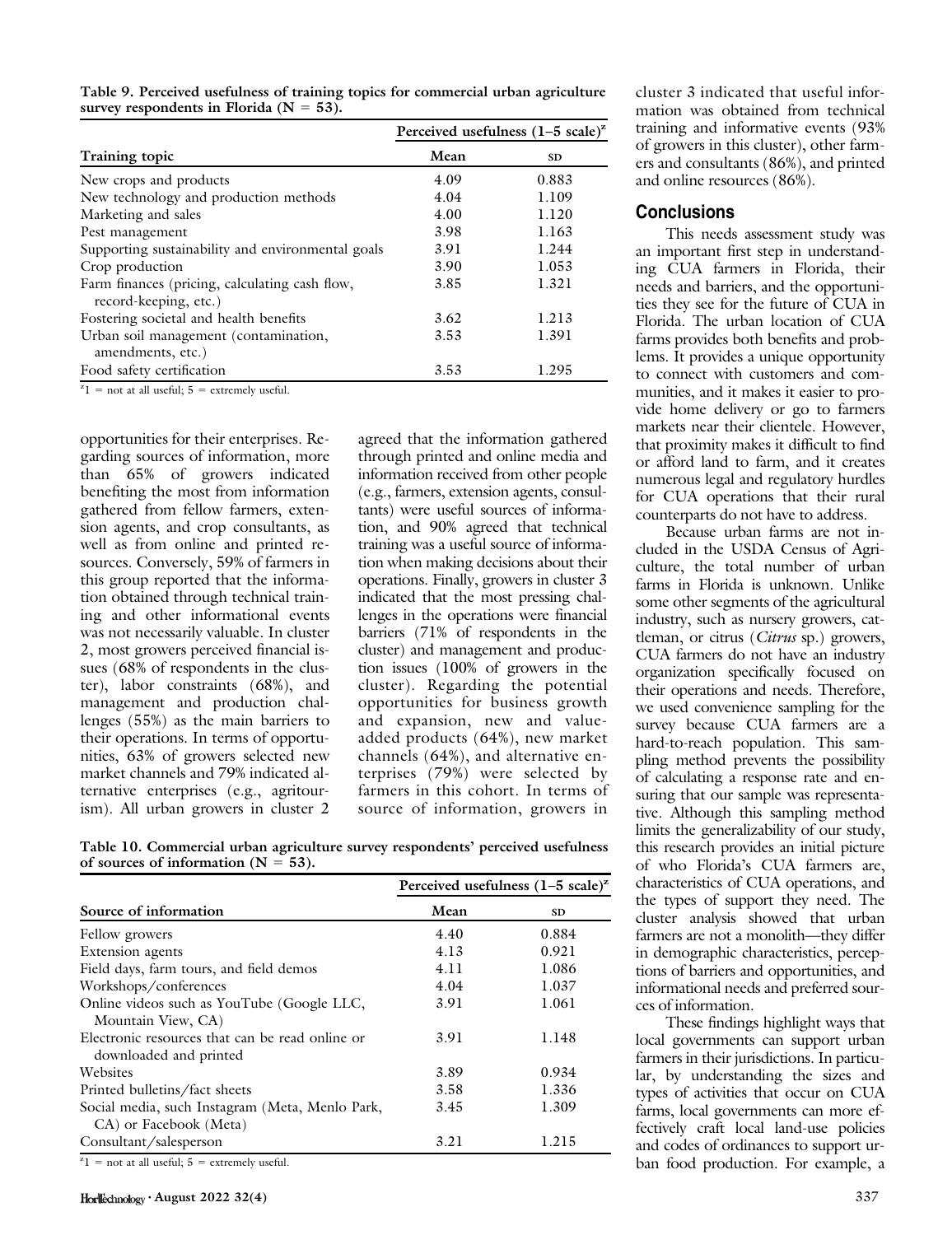| The Tree and Sections of the complete of the control of the control of the control of the control of the control of the control of the control of the control of the control of the control of the control of the control of t | Cluster 1:                             |                                                                |                        | Cluster 2:                                                                                  |                        | respectively and ratin attributes or so commercial dividends operations in riotida. |                        |                           |
|--------------------------------------------------------------------------------------------------------------------------------------------------------------------------------------------------------------------------------|----------------------------------------|----------------------------------------------------------------|------------------------|---------------------------------------------------------------------------------------------|------------------------|-------------------------------------------------------------------------------------|------------------------|---------------------------|
|                                                                                                                                                                                                                                | Mainly female<br>$(n = 17)$<br>growers |                                                                |                        | $\begin{array}{c} \text{expected groups} \\ \text{(n = 19)} \end{array}$<br>Mainly male and |                        | Younger, college-educated growers<br>Cluster 3:<br>$(n = 14)$                       |                        | Full sample<br>$(n = 50)$ |
| Farmer characteristics                                                                                                                                                                                                         | (ao.)                                  | (%)                                                            | $\overline{a}$         | (%)                                                                                         | (no.)                  | (%)                                                                                 | (no.)                  | (%)                       |
| Age (years)                                                                                                                                                                                                                    |                                        |                                                                |                        |                                                                                             |                        |                                                                                     |                        |                           |
| Younger than 50                                                                                                                                                                                                                | $\omega$                               |                                                                | ∞                      | 42.11                                                                                       | 13                     | 92.86                                                                               | 24                     | 48.00                     |
| $50$ or older                                                                                                                                                                                                                  | 14                                     | $17.65$<br>82.35                                               | $\Box$                 | 57.89                                                                                       |                        | 7.14                                                                                | $\delta$               | 52.00                     |
| Sex                                                                                                                                                                                                                            |                                        |                                                                |                        |                                                                                             |                        |                                                                                     |                        |                           |
| Female                                                                                                                                                                                                                         | w                                      | 88.24                                                          | $\mathcal{L}$          | 10.53                                                                                       | w                      | 35.71                                                                               | 22                     | 44.00                     |
| Male                                                                                                                                                                                                                           | $\mathbf{\Omega}$                      | 11.76                                                          | $\overline{17}$        | 89.47                                                                                       | $\circ$                | 64.29                                                                               | 28                     | 56.00                     |
| Educational attainment                                                                                                                                                                                                         |                                        |                                                                |                        |                                                                                             |                        |                                                                                     |                        |                           |
| Some college or less                                                                                                                                                                                                           | $\overline{C}$                         | 41.18                                                          | w                      | 26.32                                                                                       | $\mathcal{C}$          | 14.29                                                                               | 14                     | 28.00                     |
| College                                                                                                                                                                                                                        |                                        | 29.41                                                          | $\overline{10}$        | 52.63                                                                                       | $\overline{10}$        | 71.43                                                                               | 25                     | 50.00                     |
| Graduate studies                                                                                                                                                                                                               | ro ro                                  | 29.41                                                          | 4                      | 21.05                                                                                       | $\mathbf{\mathcal{L}}$ | 14.29                                                                               | $\Box$                 | 22.00                     |
| Race                                                                                                                                                                                                                           |                                        |                                                                |                        |                                                                                             |                        |                                                                                     |                        |                           |
| Nonwhite                                                                                                                                                                                                                       |                                        | 11.76                                                          | 4                      | 21.05                                                                                       | $\mathcal{L}$          | 14.29                                                                               | $^{\circ}$             | 16.00                     |
| White                                                                                                                                                                                                                          | $\frac{2}{15}$                         | 88.24                                                          | 15                     | 78.95                                                                                       | 12                     | 85.71                                                                               | 42                     | 84.00                     |
| Farming experience (years)                                                                                                                                                                                                     |                                        |                                                                |                        |                                                                                             |                        |                                                                                     |                        |                           |
| $\leq 10$                                                                                                                                                                                                                      |                                        | 52.94                                                          | 4                      | 21.05                                                                                       | 13                     | 92.86                                                                               | $\delta$               | 52.00                     |
| More than 10                                                                                                                                                                                                                   | $\infty$                               | 47.06                                                          | 15                     | 78.95                                                                                       |                        | 7.14                                                                                | 24                     | 48.00                     |
|                                                                                                                                                                                                                                |                                        |                                                                |                        |                                                                                             |                        |                                                                                     |                        |                           |
| Farm attributes                                                                                                                                                                                                                |                                        |                                                                |                        |                                                                                             |                        |                                                                                     |                        |                           |
| Farm size <sup>z</sup>                                                                                                                                                                                                         |                                        |                                                                |                        |                                                                                             |                        |                                                                                     |                        |                           |
| $1000~\mathrm{ft}^2$ or less                                                                                                                                                                                                   | S                                      | 17.65                                                          |                        | 5.26                                                                                        | S                      | 21.43                                                                               | ↖                      | 14.00                     |
| Between 1000 $\mathrm{ft}^2$ and 1 acre                                                                                                                                                                                        | ro                                     | $\begin{array}{c} 29.41 \\ 23.53 \\ 23.53 \\ 5.88 \end{array}$ | 0                      | 0.00                                                                                        | $\infty$               | 57.14                                                                               | $\overline{c}$ $\circ$ | 26.00                     |
| Between 1 and 2 acres                                                                                                                                                                                                          | 4                                      |                                                                | ro                     | 26.32                                                                                       |                        | 0.00                                                                                |                        | 18.00                     |
| Between 2 and 10 acres                                                                                                                                                                                                         | 4                                      |                                                                | $\circ$ $\sim$         | 31.58                                                                                       |                        | 14.29                                                                               | $\frac{2}{9}$          | 24.00                     |
| More than 10 acres                                                                                                                                                                                                             |                                        |                                                                |                        | 36.84                                                                                       |                        | 7.14                                                                                |                        | 18.00                     |
| Operation time (years)                                                                                                                                                                                                         |                                        |                                                                |                        |                                                                                             |                        |                                                                                     |                        |                           |
| Less than 5                                                                                                                                                                                                                    | ∘                                      | 35.29                                                          | w                      | 26.32                                                                                       | $\Xi$                  | 71.43                                                                               | $\overline{21}$        | 42.00                     |
| $\frac{5}{10}$                                                                                                                                                                                                                 | $\Box$                                 | 64.71                                                          | 14                     | 73.68                                                                                       | 4                      | 28.57                                                                               | 29                     | 58.00                     |
| Own land                                                                                                                                                                                                                       |                                        |                                                                |                        |                                                                                             |                        |                                                                                     |                        |                           |
| Owner                                                                                                                                                                                                                          | 13                                     |                                                                | $\overline{17}$        | 89.47                                                                                       | トト                     | 50.00                                                                               | 37                     | 74.00                     |
| Nonowner                                                                                                                                                                                                                       | 4                                      | 76.47<br>23.53                                                 | $\mathbf{\mathcal{L}}$ | 10.53                                                                                       |                        | 50.00                                                                               | 13                     | 26.00                     |
| Florida's Greenbelt/agricultural classification                                                                                                                                                                                |                                        |                                                                |                        |                                                                                             |                        |                                                                                     |                        |                           |
| $\mathbf{Yes}$                                                                                                                                                                                                                 | 13                                     | 76.47                                                          | $\overline{4}$         | 73.68                                                                                       |                        | 85.71                                                                               | 89                     | 78.00                     |
| $\frac{1}{2}$                                                                                                                                                                                                                  | 4                                      | 23.53                                                          | ro                     | 26.32                                                                                       | $\frac{2}{1}$          | 14.29                                                                               | $\Box$                 | 22.00                     |
| $^{2}$ 1 ft <sup>2</sup> = 0.0929 m <sup>2</sup> ; 1 acre = 0.4047 ha.                                                                                                                                                         |                                        |                                                                |                        |                                                                                             |                        |                                                                                     |                        |                           |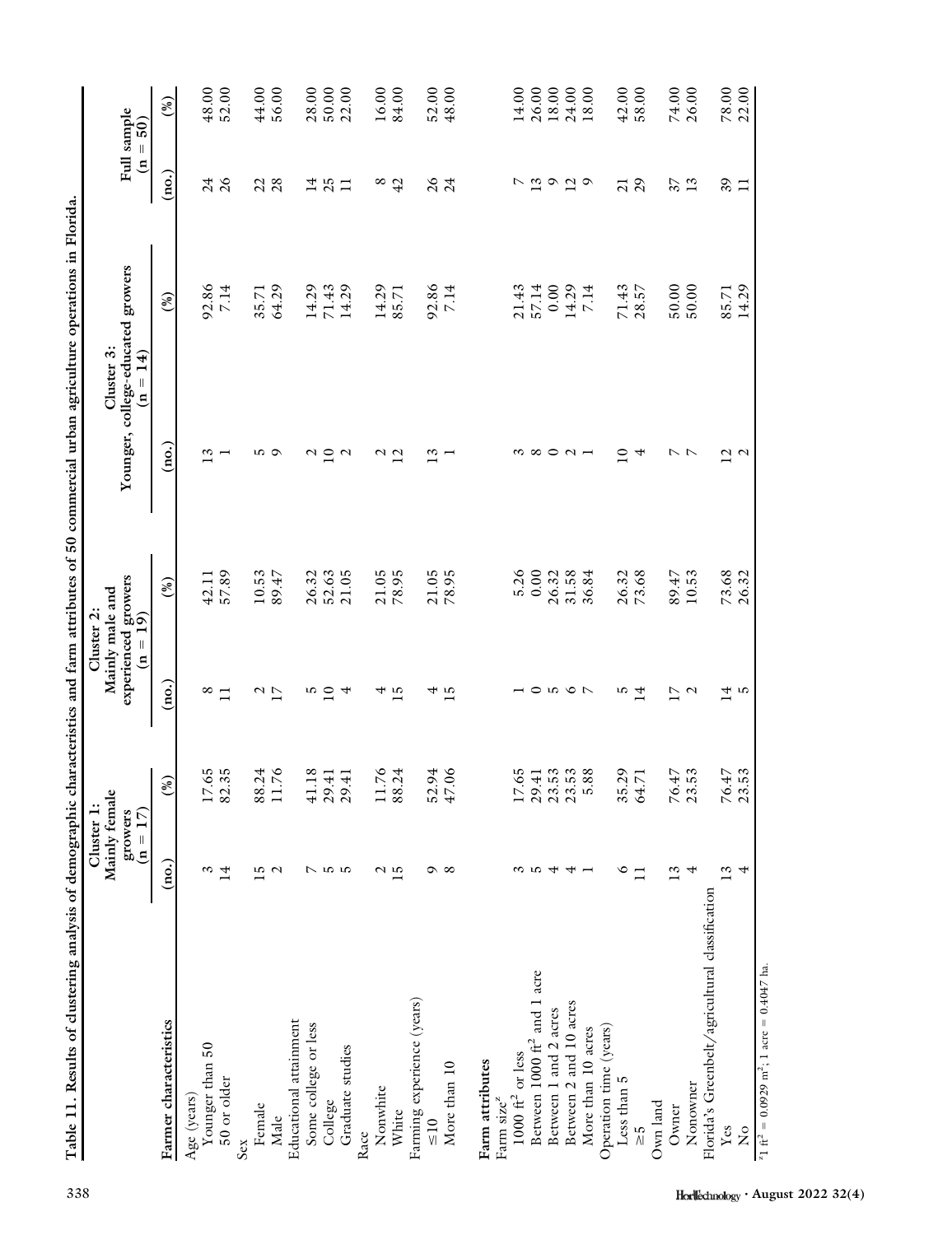| farmers in Florida.                                               |                                                   |                  |                 | Cluster 2:                                           |                   |                                                               |                             |                       |
|-------------------------------------------------------------------|---------------------------------------------------|------------------|-----------------|------------------------------------------------------|-------------------|---------------------------------------------------------------|-----------------------------|-----------------------|
|                                                                   | growers $(n = 17)$<br>Mainly female<br>Cluster 1: |                  |                 | experienced growers<br>$(n = 19)$<br>Mainly male and |                   | college-educated growers<br>Cluster 3: Younger,<br>$(n = 14)$ | $\mathbf{a}$                | Full sample<br>$= 50$ |
| Perceived barriers                                                | $\overline{\text{(no.)}}$                         | (%)              | (no.)           | (%)                                                  | (no.)             | (%)                                                           | $\overline{\text{no.}}$     | (%)                   |
| Financial                                                         |                                                   |                  |                 |                                                      |                   |                                                               |                             |                       |
| ${\it Yes}$                                                       | ७                                                 | 35.29            | 13              | 68.42                                                | $\overline{10}$   | 71.43                                                         | $\mathcal{L}^{\mathcal{O}}$ | 58.00                 |
| $\tilde{z}$                                                       | $\Box$                                            | 64.71            | $\circ$         | 31.58                                                | 4                 | 28.57                                                         | $\overline{21}$             | 42.00                 |
| Labor                                                             |                                                   |                  |                 |                                                      |                   |                                                               |                             |                       |
| Yes                                                               | 4                                                 | $23.53$<br>76.47 | 13              | 68.42                                                | $\omega$          | 21.43                                                         | $\overline{c}$              | $40.00$               |
| $\mathbf{S}^{\circ}$                                              | 13                                                |                  | $\circ$         | 31.58                                                | $\Box$            | 78.57                                                         | $\overline{\mathcal{E}}$    | 60.00                 |
| Social issues                                                     |                                                   |                  |                 |                                                      |                   |                                                               |                             |                       |
| Yes                                                               |                                                   | 5.88             | $\frac{2}{1}$   | 10.53                                                | $\mathcal{L}$     | 14.29                                                         | $\frac{5}{4}$               | $10.00$               |
| $\tilde{z}$                                                       | $\overline{16}$                                   | 94.12            |                 | 89.47                                                | 12                | 85.71                                                         |                             | 90.00                 |
| Laws/regulatory issues                                            |                                                   |                  |                 |                                                      |                   |                                                               |                             |                       |
| Yes                                                               | $\omega$                                          | $17.65$<br>82.35 | S               | 26.32<br>73.68                                       | ∘                 | 42.86<br>57.14                                                | 14                          | 28.00                 |
| $\mathsf{S}^{\circ}$                                              | 14                                                |                  | 14              |                                                      | $\infty$          |                                                               | $\delta$                    |                       |
| Management and production                                         |                                                   |                  |                 |                                                      |                   |                                                               |                             |                       |
| Yes                                                               | $\circ$                                           | 35.29            | $\overline{10}$ | 52.63<br>47.37                                       | 14                | 100.00                                                        | $\sqrt{2}$                  | 60.00                 |
| $\frac{1}{2}$                                                     | $\Box$                                            | 64.71            | $\circ$         |                                                      | ∊                 | 0.00                                                          | $\overline{c}$              | 40.00                 |
|                                                                   |                                                   |                  |                 |                                                      |                   |                                                               |                             |                       |
| Perceived opportunities                                           |                                                   |                  |                 |                                                      |                   |                                                               |                             |                       |
| New crops                                                         |                                                   |                  |                 |                                                      |                   |                                                               |                             |                       |
| Yes                                                               | $\overline{12}$                                   | 70.59            | ъ               | 26.32                                                | $\omega$          | 21.43                                                         | $\overline{c}$              | 40.00                 |
| $\mathcal{L}^{\circ}$                                             | ro                                                | 29.41            | 14              | 73.68                                                |                   | 78.57                                                         | $\overline{\mathcal{E}}$    | 60.00                 |
| New and value-added products                                      |                                                   |                  |                 |                                                      |                   |                                                               |                             |                       |
| $\mathbf{Yes}$                                                    | 4                                                 | 23.53            | 5               | 26.32                                                | ᡋ                 | 64.29                                                         | 18 <sub>32</sub>            | 36.00                 |
| $\mathbf{z}^{\circ}$                                              | 13                                                | 76.47            | 14              | 73.68                                                | r.                | 35.71                                                         |                             | 64.00                 |
| New market channels                                               |                                                   |                  |                 |                                                      |                   |                                                               |                             |                       |
| Yes                                                               |                                                   | 29.41            | $\frac{2}{7}$   | 63.16                                                | ᡋ                 | 64.29                                                         | 26                          | 52.00                 |
| $\frac{1}{2}$                                                     | $\frac{5}{2}$                                     | 70.59            |                 | 36.84                                                | r.                | 35.71                                                         | 24                          | 48.00                 |
| Alternative enterprises                                           |                                                   |                  |                 |                                                      |                   |                                                               |                             |                       |
| ${\bf Yes}$                                                       | ∘                                                 |                  | $\frac{3}{6}$   | 68.42                                                |                   | 78.57                                                         |                             | 60.00                 |
| $\tilde{z}$                                                       | $\mathbf{1}$                                      | 35.29<br>64.71   |                 | 31.58                                                | $\omega$          | 21.43                                                         | $\frac{20}{20}$             | 40.00                 |
| Perceived usefulness of sources of information                    |                                                   |                  |                 |                                                      |                   |                                                               |                             |                       |
| People (e.g., fellow farmers, extension agents, crop consultants) |                                                   |                  |                 |                                                      |                   |                                                               |                             |                       |
| Yes                                                               | $\Box$                                            | 64.71            | $\overline{19}$ | 100.00                                               | $\overline{12}$   | 85.71                                                         | $42$ $8$                    | 84.00                 |
| $\tilde{z}$                                                       | $\circ$                                           | 35.29            | $\circ$         | 0.00                                                 | $\mathbf{\Omega}$ | 14.29                                                         |                             | 16.00                 |
| Technical training and other informational events                 |                                                   |                  |                 |                                                      |                   |                                                               |                             |                       |
| Yes                                                               | $\overline{C}$                                    | 41.18            | 17              | 89.47                                                | 13                | 92.86                                                         | 37                          | 74.00                 |
| $\frac{1}{2}$                                                     | $\overline{10}$                                   | 58.82            | $\mathcal{L}$   | 10.53                                                |                   | 7.14                                                          | 13                          | 26.00                 |
| Online and printed resources                                      |                                                   |                  |                 |                                                      |                   |                                                               |                             |                       |
| Yes                                                               | $\Box$                                            | 64.71<br>35.29   | $\overline{1}$  | 100.00                                               | $\frac{2}{3}$     | 85.71<br>14.29                                                | $42$ $\,$ $\,$              | 84.00                 |
| $\frac{1}{2}$                                                     | $\circ$                                           |                  | $\circ$         | 0.00                                                 |                   |                                                               |                             | 16.00                 |

Table 12. Results of a clustering analysis of perceived barriers, perceived future opportunities, and preferred sources of information involving 50 commercial urban Table 12. Results of a clustering analysis of perceived barriers, perceived future opportunities, and preferred sources of information involving 50 commercial urban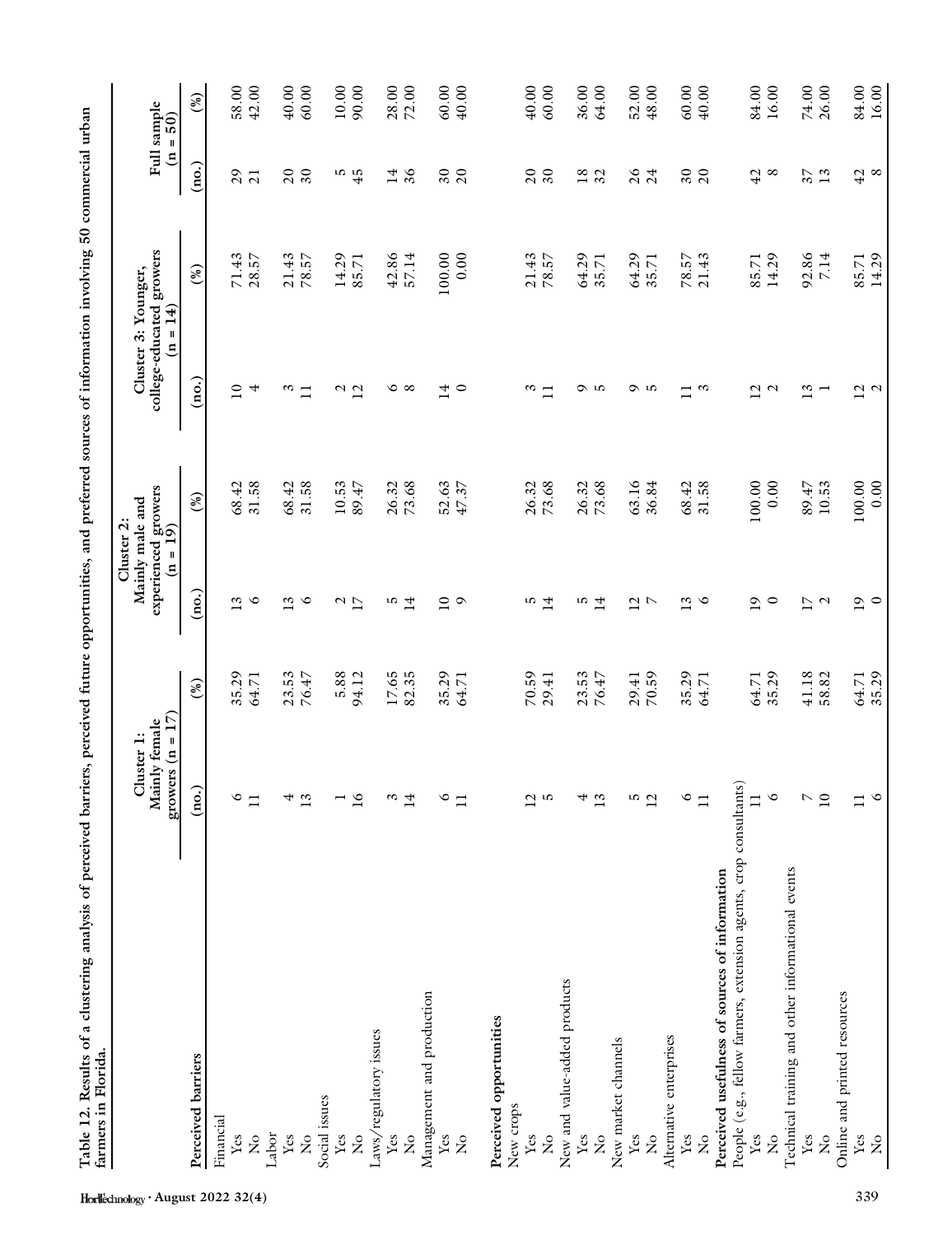local government could add urban agriculture activities as a primary use on parcels of land in specific zoning categories so that farms will not need to petition to receive special permission to operate commercial agricultural activities on their land.

These findings are also important for extension educators who are seeking to develop programs to support the development of CUA. Specifically, CUA operators' perceptions of barriers and informational preferences provide guidance for the types of programs that extension could develop to help CUA operators navigate those barriers or provide information that they need to sustain or expand their operations. In addition, the cluster analysis is particularly useful for providing information about topics that are of specific interest to the different types of urban farmers, as well as for providing that information in the format that is preferred by the different groups. For example, if one wanted to create useful training for younger, college-educated growers (cluster 3), then an in-person, technical training program to help them address their financial barriers and issues with farm management and production should be created. Conversely, women farmers (cluster 1) prefer not to attend technical training or events and do not indicate that they have the same barriers as cluster 3. However, cluster 1 farmers are more interested in learning about new crops than the other two clusters.

This study provided an initial assessment of CUA in a rapidly urbanizing state in the southeastern United States. CUA is poised to provide hyperlocal food to Florida's rapidly growing urban population, and the prospects for future business development and expansion are promising if urban farmers are provided with supportive policies and regulations from their local governments and training tailored to their specific needs.

## Literature cited

Beatty, P.C. and G.B. Willis. 2007. Research synthesis: The practice of cognitive interviewing. Public Opin. Q. 71:287–311, <https://doi.org/10.1093/poq/nfm006>.

Campbell, C.G. 2021. The impact of COVID-19 on local government stakeholders' perspectives on local food production. J. Agr. Food Syst. Community Dev. 10:71–88, [https://doi.org/10.5304/jafscd.](https://doi.org/10.5304/jafscd.2021.102.035) [2021.102.035.](https://doi.org/10.5304/jafscd.2021.102.035)

Campbell, C.G. and S.D. Rampold. 2021. Urban agriculture: Local government stakeholders' perspectives and informational needs. Renew. Agr. Food Syst. 36:536–548, [https://doi.org/10.1017/](https://doi.org/10.1017/S1742170521000156) [S1742170521000156.](https://doi.org/10.1017/S1742170521000156)

Castillo, S.R., C.R. Winkle, S. Krauss, A. Turkewitz, C. Silva, and E.S. Heinemann. 2013. Regulatory and other barriers to urban and peri-urban agriculture: A case study of urban planners and urban farmers from the greater Chicago metropolitan area. J. Agr. Food Syst. Community Dev. 3:155–166, [https://doi.org/10.5304/](https://doi.org/10.5304/jafscd.2013.033.001) [jafscd.2013.033.001](https://doi.org/10.5304/jafscd.2013.033.001).

Fricano, R. and C. Davis. 2020. How well is urban agriculture growing in the southern United States? J. Agr. Food Syst. Community Dev. 9:1–23, [https://](https://doi.org/10.5304/jafscd.2020.092.001) [doi.org/10.5304/jafscd.2020.092.001](https://doi.org/10.5304/jafscd.2020.092.001).

Guitart, D., C. Pickering, and J. Byrne. 2012. Past results and future directions in urban community gardens research. Urban For. Urban Green. 11:364–373, [https://](https://doi.org/10.1016/j.ufug.2012.06.007) [doi.org/10.1016/j.ufug.2012.06.007](https://doi.org/10.1016/j.ufug.2012.06.007).

Hendrickson, M.K. and M. Porth. 2012. Urban agriculture — Best practices and possibilities. 21 May 2018. <[https://](https://extension.missouri.edu/foodsystems/documents/urbanagreport_072012.pdf) [extension.missouri.edu/foodsystems/](https://extension.missouri.edu/foodsystems/documents/urbanagreport_072012.pdf) [documents/urbanagreport\\_072012.](https://extension.missouri.edu/foodsystems/documents/urbanagreport_072012.pdf) [pdf](https://extension.missouri.edu/foodsystems/documents/urbanagreport_072012.pdf)>.

Horst, M., N. McClintock, and L. Hoey. 2017. The intersection of planning, urban agriculture, and food justice: A review of the literature. J. Amer. Planning Assn. 83:277–295, [https://doi.org/10.1080/](https://doi.org/10.1080/01944363.2017.1322914) [01944363.2017.1322914.](https://doi.org/10.1080/01944363.2017.1322914)

Huang, Z. 1997. A fast clustering algorithm to cluster very large categorical data sets in data mining, p. 21–34. In: H. Lu, H. Motoda, and H. Luu (eds.). KDD: Techniques and applications. World Scientific, Singapore. 4 Apr. 2022. <[https://](https://citeseerx.ist.psu.edu/viewdoc/download?doi&hx003D;10.1.1.1081.8127&hx0026;rep&hx003D;rep1&hx0026;type&hx003D;pdf) [citeseerx.ist.psu.edu/viewdoc/download?doi=](https://citeseerx.ist.psu.edu/viewdoc/download?doi&hx003D;10.1.1.1081.8127&hx0026;rep&hx003D;rep1&hx0026;type&hx003D;pdf) [10.1.1.1081.8127&rep=rep1&type=pdf](https://citeseerx.ist.psu.edu/viewdoc/download?doi&hx003D;10.1.1.1081.8127&hx0026;rep&hx003D;rep1&hx0026;type&hx003D;pdf)>.

Huang, Z. 1998. Extensions to the kmeans algorithm for clustering large data sets with categorical values. Data Min. Knowl. Discov. 2:283–304.

Inwood, S. and J.K. Clark. 2013. Farm adaptation at the rural-urban interface. J. Agr. Food Syst. Community Dev. 1:61–78, [https://doi.org/10.5304/jafscd.2013.041.](https://doi.org/10.5304/jafscd.2013.041.007) [007](https://doi.org/10.5304/jafscd.2013.041.007).

Johnson, R. and T. Cowan. 2019. 2018 Farm bill primer: Support for urban agriculture. 3 June 2020. <[https://fas.org/](https://fas.org/sgp/crs/misc/IF11210.pdf) [sgp/crs/misc/IF11210.pdf](https://fas.org/sgp/crs/misc/IF11210.pdf)>.

Kaufman, J. and M. Bailkey. 2000. Farming inside cities: Entrepreneurial urban agriculture in the United States. Lincoln Institute of Land Policy, Madison, WI.

Oberholtzer, L., D.C. Dimitri, and A. Pressman. 2014. Urban agriculture in the United States: Characteristics, challenges, and technical assistance needs. J Ext 52(6):6FEA1. 28 Apr. 2022. <[https://archives.joe.org/](https://archives.joe.org/joe/2014december/a1.php) [joe/2014december/a1.php](https://archives.joe.org/joe/2014december/a1.php)>.

Pfeiffer, A., E. Silva, and J. Colquhoun. 2015. Innovation in urban agricultural practices: Responding to diverse production environments. Renew. Agr. Food Syst. 30:79–91, [https://doi.org/10.1017/](https://doi.org/10.1017/S1742170513000537) [S1742170513000537](https://doi.org/10.1017/S1742170513000537).

Rangarajan, D.A. and M. Riordan. 2019. The promise of urban agriculture, national study of commercial farming in urban areas. 30 Nov. 2020. <[https://smallfarms.cornell.](https://smallfarms.cornell.edu/wp-content/uploads/2019/12/Promise-of-Urban-Ag_Full_102919-1.pdf) [edu/wp-content/uploads/2019/12/Promise](https://smallfarms.cornell.edu/wp-content/uploads/2019/12/Promise-of-Urban-Ag_Full_102919-1.pdf)[of-Urban-Ag\\_Full\\_102919-1.pdf](https://smallfarms.cornell.edu/wp-content/uploads/2019/12/Promise-of-Urban-Ag_Full_102919-1.pdf)>.

Reynolds, K.A. 2011. Expanding technical assistance for urban agriculture: Best practices for extension services in California and beyond. J. Agric. Food Syst. Community Dev. 1:197–216, [https://](https://doi.org/10.5304/jafscd.2011.013.013) [doi.org/10.5304/jafscd.2011.013.013](https://doi.org/10.5304/jafscd.2011.013.013).

Sanders, C., C. Cox, L. Edgar, D. Graham, and A.P. Perez. 2021. Exploring the needs of urban producers in a rural state: A qualitative needs assessment. J. Agric. Food Syst. Community Dev. 11:1–15, [https://](https://doi.org/10.5304/jafscd.2021.111.004) [doi.org/10.5304/jafscd.2021.111.004.](https://doi.org/10.5304/jafscd.2021.111.004)

Sharp, J., D. Jackson-Smith, and L. Smith. 2011. Agricultural economic development at the rural-urban interface: Community organization, policy, and agricultural change. J. Agric. Food Syst. Community Dev. 1:1–26, [https://doi.](https://doi.org/10.5304/jafscd.2011.014.002) [org/10.5304/jafscd.2011.014.002.](https://doi.org/10.5304/jafscd.2011.014.002)

U.S. Department of Agriculture, Economic Research Service. 2021. Rural atlas data. 5 Nov. 2021. < [https://www.ers.usda.gov/](https://www.ers.usda.gov/data-products/atlas-of-rural-and-small-town-america/download-the-data/) [data-products/atlas-of-rural-and-small-town](https://www.ers.usda.gov/data-products/atlas-of-rural-and-small-town-america/download-the-data/)[america/download-the-data/](https://www.ers.usda.gov/data-products/atlas-of-rural-and-small-town-america/download-the-data/)>.

U.S. Department of Agriculture, National Agricultural Statistics Service. 2017. Census of agriculture appendix A. Census of agriculture methodology. 3 June 2020. <[https://www.nass.usda.gov/Publications/](https://www.nass.usda.gov/Publications/AgCensus/2017/Full_Report/Volume_1,_Chapter_1_US/usappxa.pdf) [AgCensus/2017/Full\\_Report/Volume\\_1,](https://www.nass.usda.gov/Publications/AgCensus/2017/Full_Report/Volume_1,_Chapter_1_US/usappxa.pdf) [\\_Chapter\\_1\\_US/usappxa.pdf](https://www.nass.usda.gov/Publications/AgCensus/2017/Full_Report/Volume_1,_Chapter_1_US/usappxa.pdf)>.

U.S. Department of Agriculture, National Agricultural Statistics Service. 2020. Farms and land in farms 2019 summary. 7 Dec. 2021. <[https://www.nass.usda.](https://www.nass.usda.gov/Publications/Todays_Reports/reports/fnlo0220.pdf) [gov/Publications/Todays\\_Reports/reports](https://www.nass.usda.gov/Publications/Todays_Reports/reports/fnlo0220.pdf)  $/$ fnlo0220.pdf $>$ .

Weidner, T., A. Yang, and M.W. Hamm. 2019. Consolidating the current knowledge on urban agriculture in productive urban food systems: Learnings, gaps and outlook. J. Clean. Prod. 209:1637–1655, [https://doi.org/10.1016/j.jclepro.2018.](https://doi.org/10.1016/j.jclepro.2018.11.004) [11.004](https://doi.org/10.1016/j.jclepro.2018.11.004).